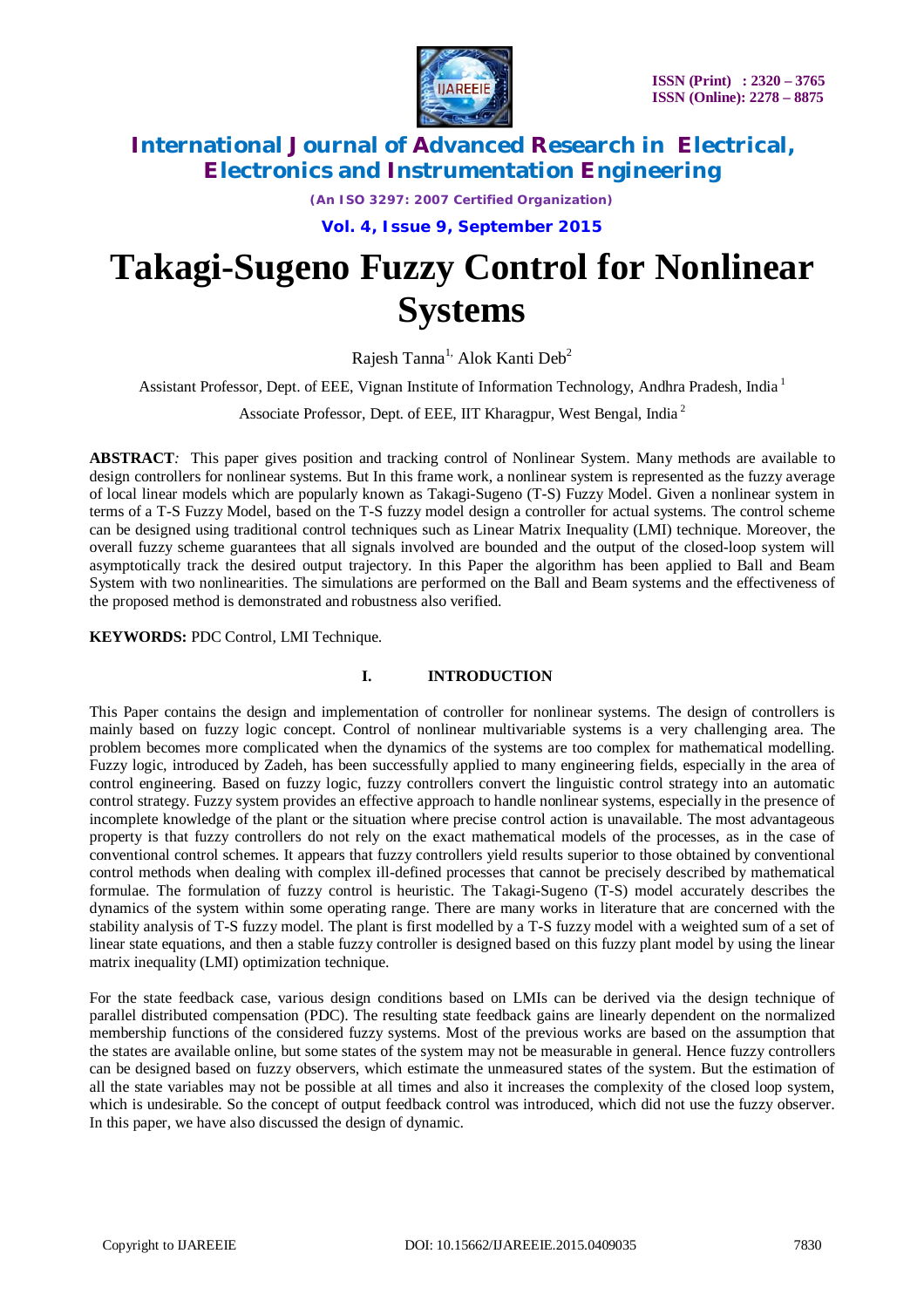

*(An ISO 3297: 2007 Certified Organization)*

### **Vol. 4, Issue 9, September 2015**

#### **II. TAKAGI SUGENO FUZZY CONTROL DESIGN**

Many physical systems are very complex in practice so that rigorous mathematical models can be very difficult to obtain . However, many of these systems can be expressed in some form of mathematical model locally or as an aggregation of a set of mathematical models. Takagi and Sugeno have proposed a fuzzy model to describe the complex dynamic model to represent a complex Single-input multi output system, which includes both local analytic linear models and fuzzy membership functions. Specifically, the continuous-time Takagi–Sugeno fuzzy dynamic model is described by fuzzy IF–THEN rules, which locally represent linear input–output relations of nonlinear systems[1][4]. Let us consider general nonlinear dynamical systems in continuous time, described by

$$
\dot{x} = f(x, u) \tag{1}
$$

Where *x* is *n*- dimensional state vector

*u* is *m*-dimensional input vector

The above system can be effectively modeled by fuzzy merging of equivalent linear systems in different operating regions using T-S fuzzy model. A T-S fuzzy model is composed of r rules, where the  $j<sup>th</sup>$  rule has the following form[1][4]:

Rule *i* : IF  $x_1$  is  $F_{-1}^i$  and  $x_2$  is  $F_{-2}^i$  $F^{-i}$  …….. and  $\mathcal{X}_n$  is  $F^{-i}$ THEN  $\dot{x} = A_i x + B_i u$ Where  $F_i^j$  is *j*'th fuzzy term of the *i*'th rule; *j*=1, 2, 3……n

$$
x = [x_1, x_2, x_3, \ldots, x_n]^T, i = 1, 2, \ldots, r
$$

Let 1  $(\chi_{\scriptscriptstyle i})^{\scriptscriptstyle \top}$  $\prod$ <sup>*j*</sup>  $\mu_i = \prod_{j=1}^n \mu_i^j(\chi_j)$  Where  $\mu_i^j(x_j)$  is the membership function of the *i*'th rule of *j*'th fuzzy term  $F^{-i}$ .

The fuzzy model around this operating point is constructed as the weighted average of the local models and has the form [4]

$$
\dot{x} = \frac{1}{\sum_{i=1}^{r} \mu_i} \sum_{i=1}^{r} \mu_i (A_i x + B_i u)
$$
 (2)

The T-S model representation of the nonlinear system is more informative in terms of local dynamics. The fuzzy system can be rewritten as

$$
\dot{x} = \sum_{i=1}^{r} \sigma_i (A_i x + B_i u)
$$
\n(3)

Where  $\sigma_i = \frac{\mu_i}{\sum_{i=1}^r \mu_i}$ 

1  $i = 1$   $\mu$   $i$  $=$   $\overline{\Sigma}$ Once a nonlinear system is identified in terms of a T-S fuzzy model, the following model can be applied to compute a suitable controller for the system.

#### 1. STABILITY ANALYSIS OF THE NONLINEAR SYSTEM :

and

1

*i*

*i*

σ  $\sum_{i=1}$   $\sigma_i$  =

To design any controller first we have to consider stability. It means of checking the stability is necessary for any system. The lyapunov method is a primary method of testing the stability of nonlinear systems or the linear systems with uncertainty. In general, there are two ways to check the stability of a system:

i. Lyapunov Direct Method

ii. Indirect Method

Lyapunov direct method involves finding a Lyapunov function for a system. If such a function exists, then the system is stable.

A Lyapunov function is defined as a scalar function  $V(X)$  that satisfies the two conditions:

1

- i.  $V(X)$  is a positive definite function
- ii.  $\dot{V}(X)$  is a negative definite function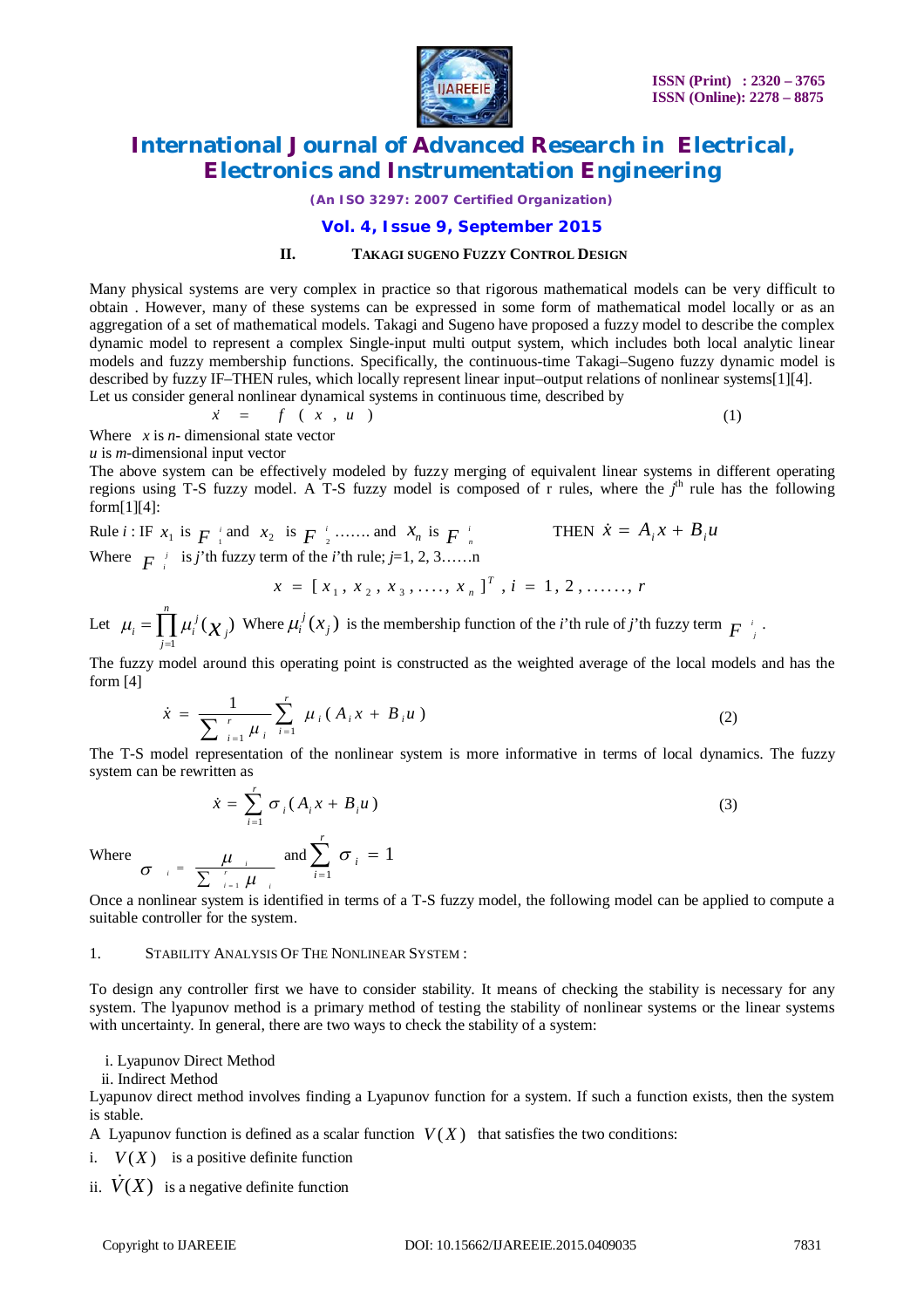

*(An ISO 3297: 2007 Certified Organization)*

### **Vol. 4, Issue 9, September 2015**

Lyapunov function is a function in time, whose scalar value is always positive, with a negative derivative. It must converge to the point where  $V(X) = V(X) = 0$  as  $t \to \infty$ . In general,  $V(X)$  is a quadratic function of  $X(t)$ ,  $V(0) = 0$  when  $X = 0$ . This means that system states must converge to origin, in the absence of input. This is basically same as asymptotic stability.

#### 2. LINEAR MATRIX INEQUALITY TECHNIQUE:

In this design technique, first a set of inequalities is formed base on the Lyapunov sufficient condition to ensure stability of the T-S fuzzy model using a parallel distributor fuzzy compensator and the compensator gains are found by solving the set of inequalities. In this LMI technique one can solve feasibility problems and generalized Eigen value minimization problems. Basic LMI form as

$$
A_0 + A_1 X + A_2 X + \dots + A_n X < 0 \quad \text{Where } X \text{-matrix vector}
$$

**Theorem1:** The unforced continuous T-S fuzzy system is described by the following equation [1][3][4]

$$
\dot{x} = \sum_{i=1}^{r} \sigma_i A_i x(t) \tag{4}
$$

The above system is asymptotically stable if there exists a common positive definite matrix P such that

 $A_i^T P + P A_i < 0$  (5) For  $i = 1, 2, 3, \ldots, r$ 

The above inequality gives a sufficient condition for ensuring stability of above system

#### 3. PARALLEL DISTRIBUTED COMPENSATOR:

In parallel distributed compensator the control in each fuzzy region is designed based on the corresponding linear subsystem of the T-S fuzzy model. The designed fuzzy controller uses the same fuzzy sets of the model. For the fuzzy model ( 3 ) , a fuzzy regulator can be designed as follows [1][4]

Regulator rule *j*: IF  $x_1(t)$  is  $F_1^j$  and  $x_2(t)$  is  $F_2^j$  … and  $x_n(t)$  is  $F_n^j$  THEN

$$
u(t) = -K_{j}x(t) \qquad j=1, 2, 3, \dots, r
$$

The overall fuzzy regulator is represented by

$$
u(t) = -\sum_{j=1}^{r} \sigma_{j} K_{j} x(t) \tag{6}
$$

The design problem simplifies to designing the local feedback gains  $K_i$  while establishing the stability of the overall system using the control input  $u(t)$  substituting the control law (6) in (3), the closed loop system becomes

$$
\dot{x}(t) = \sum_{i=1}^{r} \sigma_i (A_i - B_i \sum_{j=1}^{r} \sigma_j K_j) x(t)
$$
\n
$$
\dot{x}(t) = \sum_{i=1}^{r} \sum_{j=1}^{r} \sigma_i \sigma_j (A_i - B_i K_j) x(t)
$$
\n(7)

**Theorem 2:** The closed fuzzy system is globally is asymptotically stable if there exists a common *P* for all the subsystems which satisfies the following Lyapunov inequalities[4]:

$$
G_{ii}^T P + P G_{ii} < 0
$$
\n
$$
\left(\frac{G_{ij} + G_{ji}}{2}\right)^T P + P\left(\frac{G_{ij} + G_{ji}}{2}\right) \le 0, \ i < j \quad \text{Where } i, j = 1, 2, \dots, r \quad (9)
$$

Where  $G_{ii} = A_i - B_i K_i$ ,  $G_{ij} = A_i - B_i K_j$ ,

 $\begin{pmatrix} 2 & 1 \\ 2 & 2 \end{pmatrix}$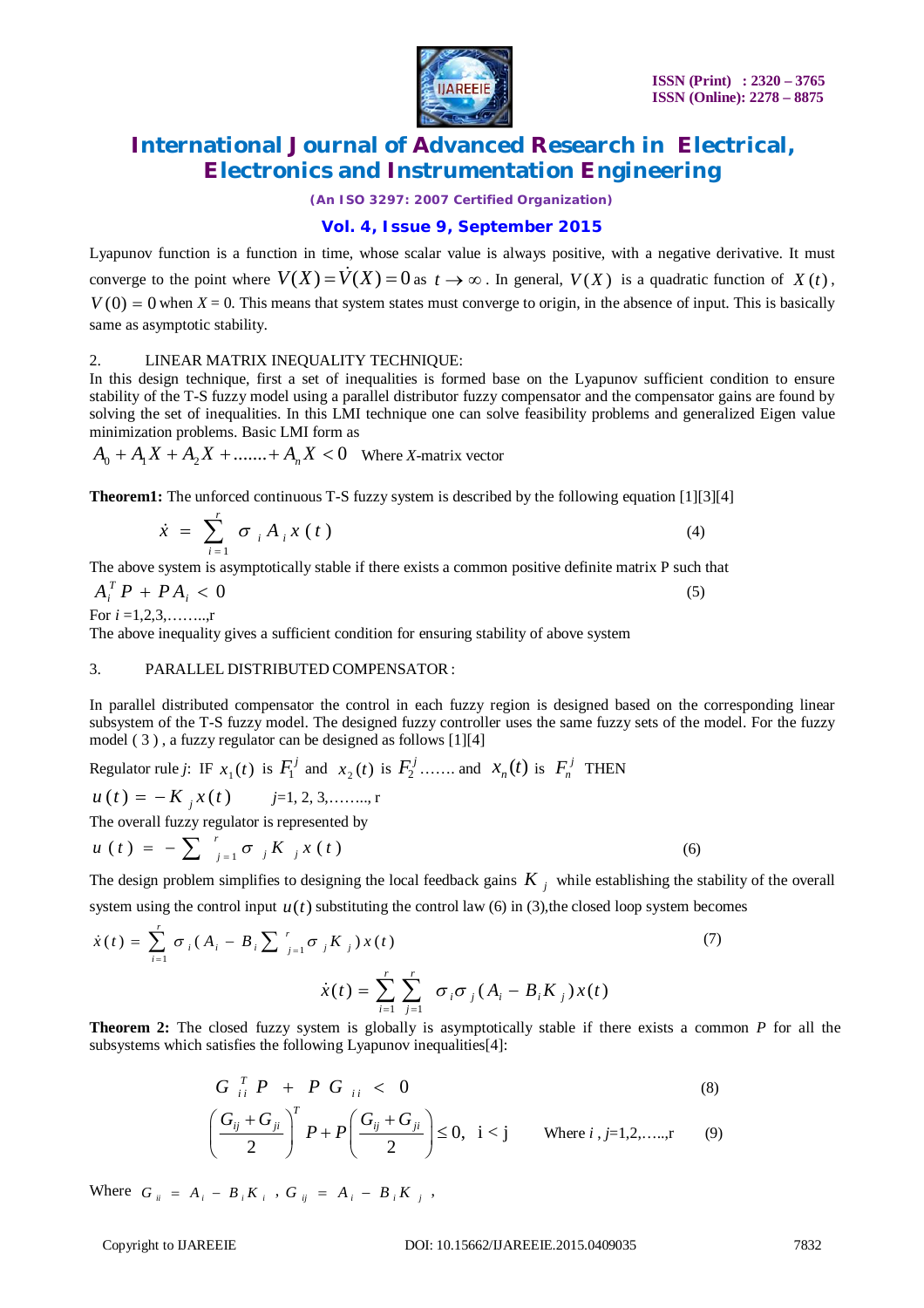

*(An ISO 3297: 2007 Certified Organization)*

### **Vol. 4, Issue 9, September 2015**

Pre-multiplying and post-multiplying of both sides of inequalities in (8 & 9) by  $P^{-1}$  and using the following change of variables:  $X = P^{-1}$ ,  $M_i = K_i X$ 

We obtain the following LMI equation[1][3][4]:

$$
-XA_{i}^{T} - A_{i}X + M_{i}^{T}B_{i}^{T} + B_{i}M_{i} > 0
$$
  

$$
-XA_{i}^{T} - A_{i}X - XA_{j}^{T} - A_{j}X + M_{j}^{T}B_{i}^{T} + B_{i}M_{j}
$$
  

$$
+ M_{i}^{T}B_{j}^{T} + B_{j}M_{i} \ge 0, i < j
$$

(10)

We have shown that the stability analysis of the fuzzy control system is reduced to a problem of finding a common *P*. If r is large, it might be difficult to find a common *P* satisfying the conditions of Theorem 2. In this subsection, we will derive new stability conditions by relaxing the conditions of Theorems 2. Theorems 3 contain the relaxed conditions. Theorem 3: The continuous fuzzy control system described by (7) is asymptotically stable in the large if there exists a common positive definite matrix *P* and a common positive semi definite matrix *Q* such that

$$
-XA_{i}^{T} - A_{i}X + M_{i}^{T}B_{i}^{T} + B_{i}M_{i} - (s-1)Y > 0
$$
  
\n
$$
2Y - XA_{i}^{T} - A_{i}X - XA_{j}^{T} - A_{j}X + M_{j}^{T}B_{i}^{T} + B_{i}M_{j}
$$
  
\n
$$
+ M_{i}^{T}B_{j}^{T} + B_{j}M_{i} \ge 0, \ i < j
$$
\n(11)

where,  $Y = XOX$ 

#### **III. MODEL AND DYNAMICS**

BALL AND BEAM SYSTEM : In Fig. 1 shows the mathematical modelling of Ball and Beam system. The aim is to design a control system to track the ball to a commanded position. When coupled to the SRV02 plant, the DC motor will drive the beam such that the motor angle controls the tilt angle of the beam. The ball then travels along the length of the beam.



Fig. 1 Mathematical Modelling of Ball and Beam system

Dynamic equation of Ball and Beam Systems is

$$
\ddot{r} = B(r\dot{\theta}^2 - g\sin\theta)
$$
  
\n
$$
\ddot{\theta} = u(t)
$$
\n(12)

where,  $r =$  ball position ;  $\theta =$  beam angle

 $\dot{r}$  = ball velocity;  $\dot{\theta}$  = beam velocity

The State space representation of ball and beam system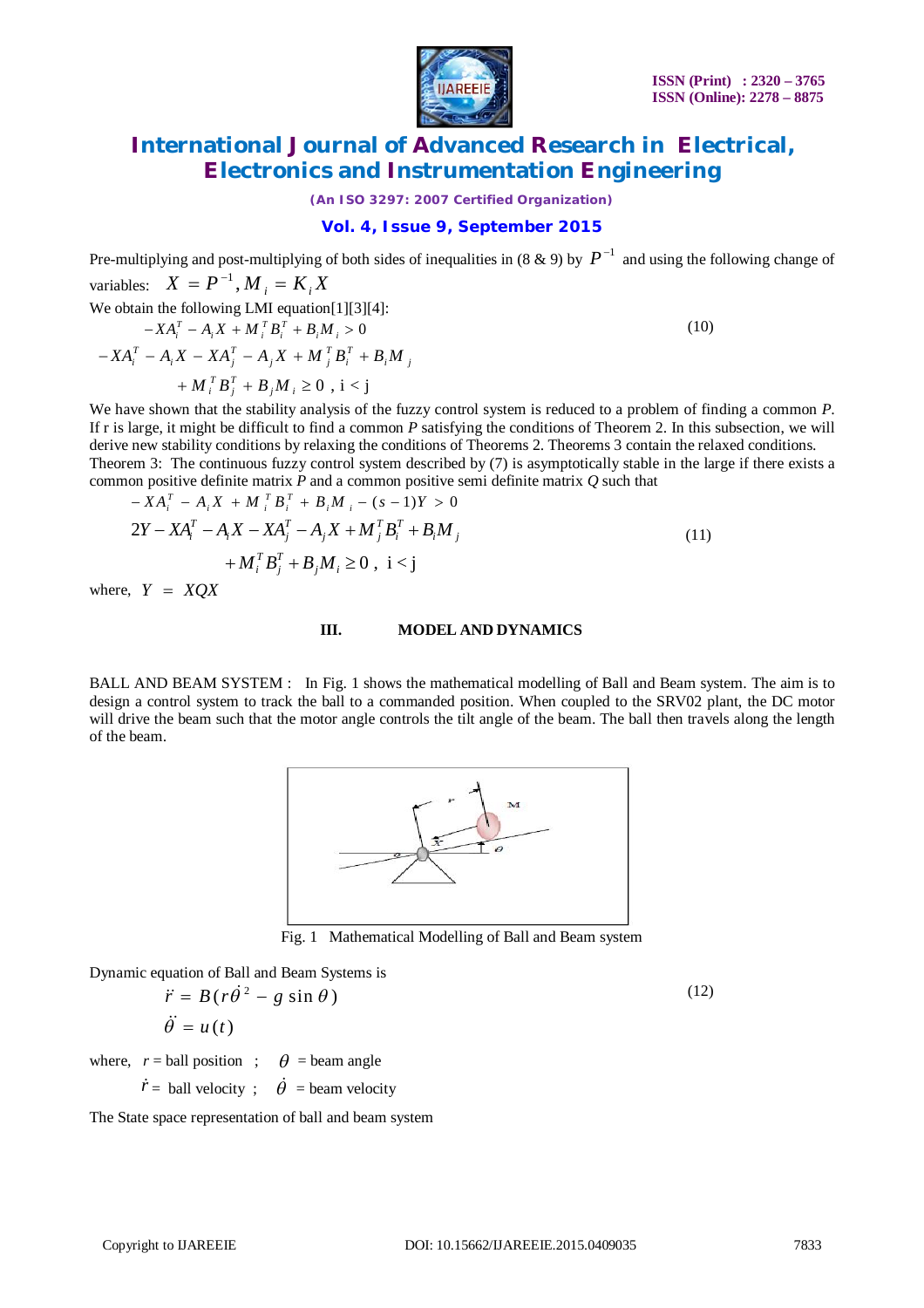

*(An ISO 3297: 2007 Certified Organization)*

### **Vol. 4, Issue 9, September 2015**

(13)

$$
\dot{x}_1 = x_2
$$
\n
$$
\dot{x}_2 = B(x_1 x_4^2 - g \sin x_3)
$$
\n
$$
\dot{x}_3 = x_4
$$
\n
$$
\dot{x}_4 = u
$$

where, 
$$
B = \frac{M}{(M + \frac{J_b}{R^2})}
$$

**Table. 1 The physical parameters of the Ball and Beam system**

| <b>Parameter</b>                     | Value                            |
|--------------------------------------|----------------------------------|
| mass of the Ball, M                  | $0.05$ Kg                        |
| radius of the Ball, R                | 0.01 <sub>m</sub>                |
| Gravity, $g$                         | 9.81 <i>m</i> / sec <sup>2</sup> |
| moment of inertia of the Ball, $J_h$ | $2 \times 10^{-6}$ Kg- $m^2$     |

### **IV. DESIGN OF CONTROLLER**

#### **T-S Fuzzy Control With Sector Nonlinearity Method:**

The nonlinear functions of the equation (13) can be chosen as:

$$
f_1(x) = \frac{-B g \sin(x_3)}{x_3}
$$
  
\n
$$
f_2(x) = B x_1 x_4
$$
 (14)

Which depend on the states of the system and these functions can be taken as premise variables for the T-S fuzzy model. Hence, the ball and beam dynamics can be represented as

$$
\begin{bmatrix} \dot{x}_1 \\ \dot{x}_2 \\ \dot{x}_3 \\ \dot{x}_4 \end{bmatrix} = \begin{bmatrix} 0 & 0 & 1 & 0 \\ 0 & 0 & f_1 & f_2 \\ 0 & 0 & 0 & 1 \\ 0 & 0 & 0 & 0 \end{bmatrix} \begin{bmatrix} x_1 \\ x_2 \\ x_3 \\ x_4 \end{bmatrix} + \begin{bmatrix} 0 \\ 0 \\ 0 \\ 1 \end{bmatrix} u
$$
 (15)

The operating region of the T-S fuzzy model can be selected as

$$
x_1(t) \in [-1,1]; x_2(t) \in [-1,1]
$$
  

$$
x_3(t) \in [-1,1]; x_4(t) \in [-5,5]
$$

For the given bounds on system states, therefore obtained the maximum and minimum value of all the functions.  $f_1(x) \in [-5.896, -7.0071]$ ;  $f_2(x) \in [3.5715, -3.5715]$  Hence the T-S fuzzy model for the ball and beam system can be given as equation (16).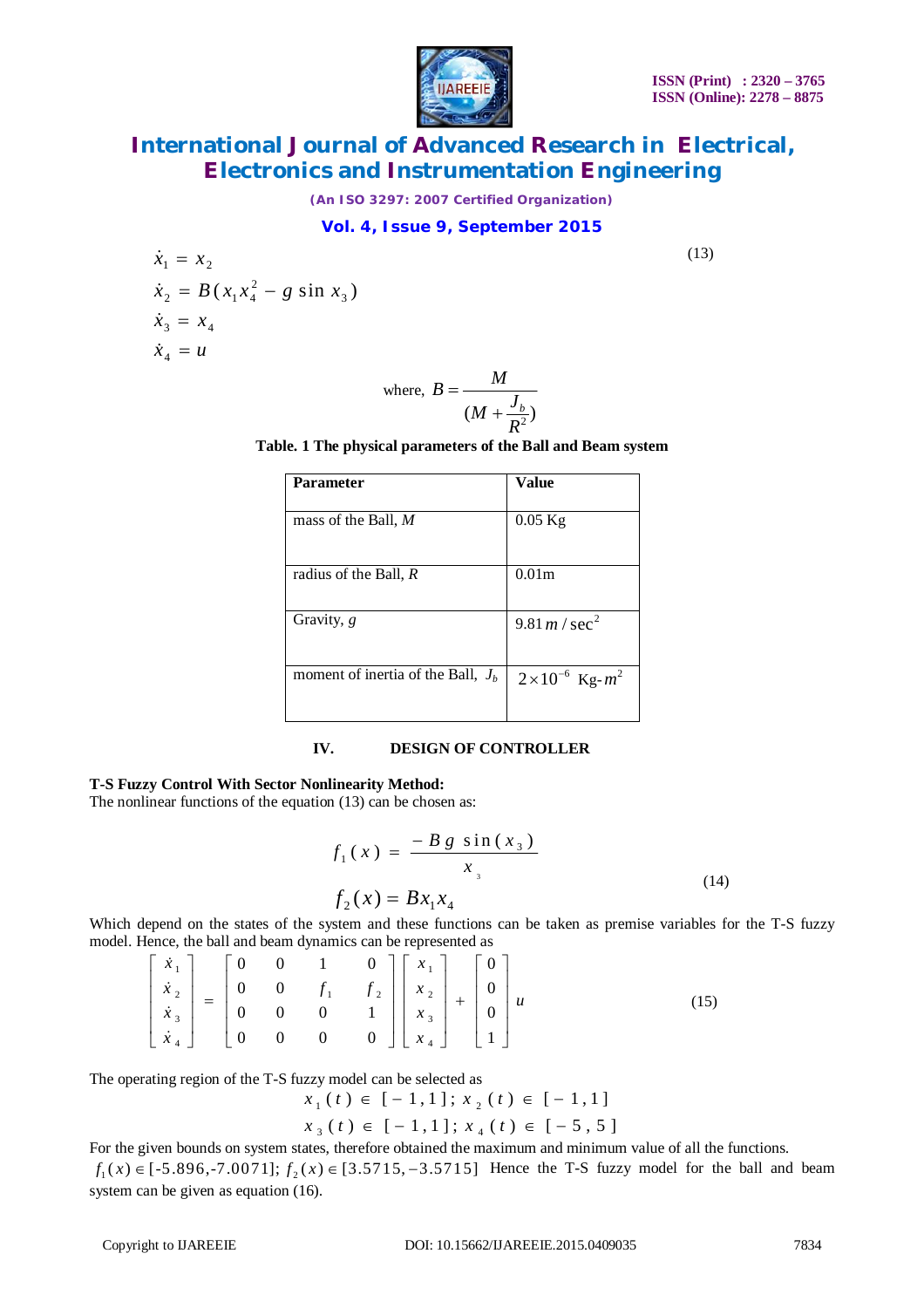

*(An ISO 3297: 2007 Certified Organization)*

### **Vol. 4, Issue 9, September 2015**

$$
\dot{x} = \sum_{j=1}^{4} \sigma_{j} (A_{j} x + B_{j} u)
$$
 (16)

here,

$$
A_{1} = \begin{bmatrix} 0 & 0 & 1 & 0 \\ 0 & 0 & f_{1\max} & f_{2\max} \\ 0 & 0 & 0 & 1 \\ 0 & 0 & 0 & 0 \end{bmatrix}; B_{1} = \begin{bmatrix} 0 \\ 0 \\ 0 \\ 1 \end{bmatrix}
$$

$$
A_{2} = \begin{bmatrix} 0 & 0 & 1 & 0 \\ 0 & 0 & f_{1\max} & f_{2\min} \\ 0 & 0 & 0 & 1 \\ 0 & 0 & 0 & 0 \end{bmatrix}; B_{2} = \begin{bmatrix} 0 \\ 0 \\ 0 \\ 1 \end{bmatrix}
$$

Similarly for  $A_3, A_4$ 

The membership functions of fuzzy rules are shown (17).

ex: 
$$
f_1(x(t)) = \frac{\sin x_3}{x_3} = M_{11} f_{1\text{max}} + M_{12} f_{1\text{min}}
$$
  
\n $M_{11} + M_{22} = 1$  (17)

By solving the equation (17) , obtain the membership functions

$$
M_{11} = \frac{f_1(x(t)) - f_{1\min}}{f_{1\max} - f_{1\min}}; M_{12} = \frac{f_{1\max} - f_1(x(t))}{f_{1\max} - f_{1\min}} = 1 - M_1
$$

Similarly for  $f_2(x(t))$ 

The Normalized membership functions are  
\n
$$
M = M_{11}(f_1(x))M_{21}(f_2(x)) + M_{11}(f_1(x))M_{22}(f_2(x)) + M_{12}(f_1(x))M_{22}(f_2(x))
$$
\n
$$
M_{12}(f_1(x))M_{21}(f_2(x)) + M_{12}(f_1(x))M_{22}(f_2(x))
$$
\n
$$
\sigma_1(f(x)) = \frac{M_{11}(f_1(x))M_{21}(f_2(x))}{M}
$$
\n
$$
\sigma_2(f(x)) = \frac{M_{12}(f_1(x))M_{21}(f_2(x))}{M}
$$
\n
$$
\sigma_3(f(x)) = \frac{M_{12}(f_1(x))M_{21}(f_2(x))}{M}
$$
\n(19)\n
$$
\sigma_4(f(x)) = \frac{M_{12}(f_1(x))M_{22}(f_2(x))}{M}
$$

The T-S fuzzy model of the equation (16) is derived. Based on the T-S fuzzy model, design a controller for actual system. By solving the LMI constraints given in (11) in MATLAB, the controller gains are found.  $\overrightarrow{\text{Assume}}$  S=2.

$$
Q=10^{3}*\n\begin{bmatrix}\n0.0005 & 0.0013 & -0.0085 & -0.0005 \\
0.0013 & 0.0033 & -0.0219 & -0.0014 \\
-0.0085 & -0.0219 & 0.1450 & 0.0089 \\
-0.0005 & -0.0014 & 0.0089 & 0.0006\n\end{bmatrix}
$$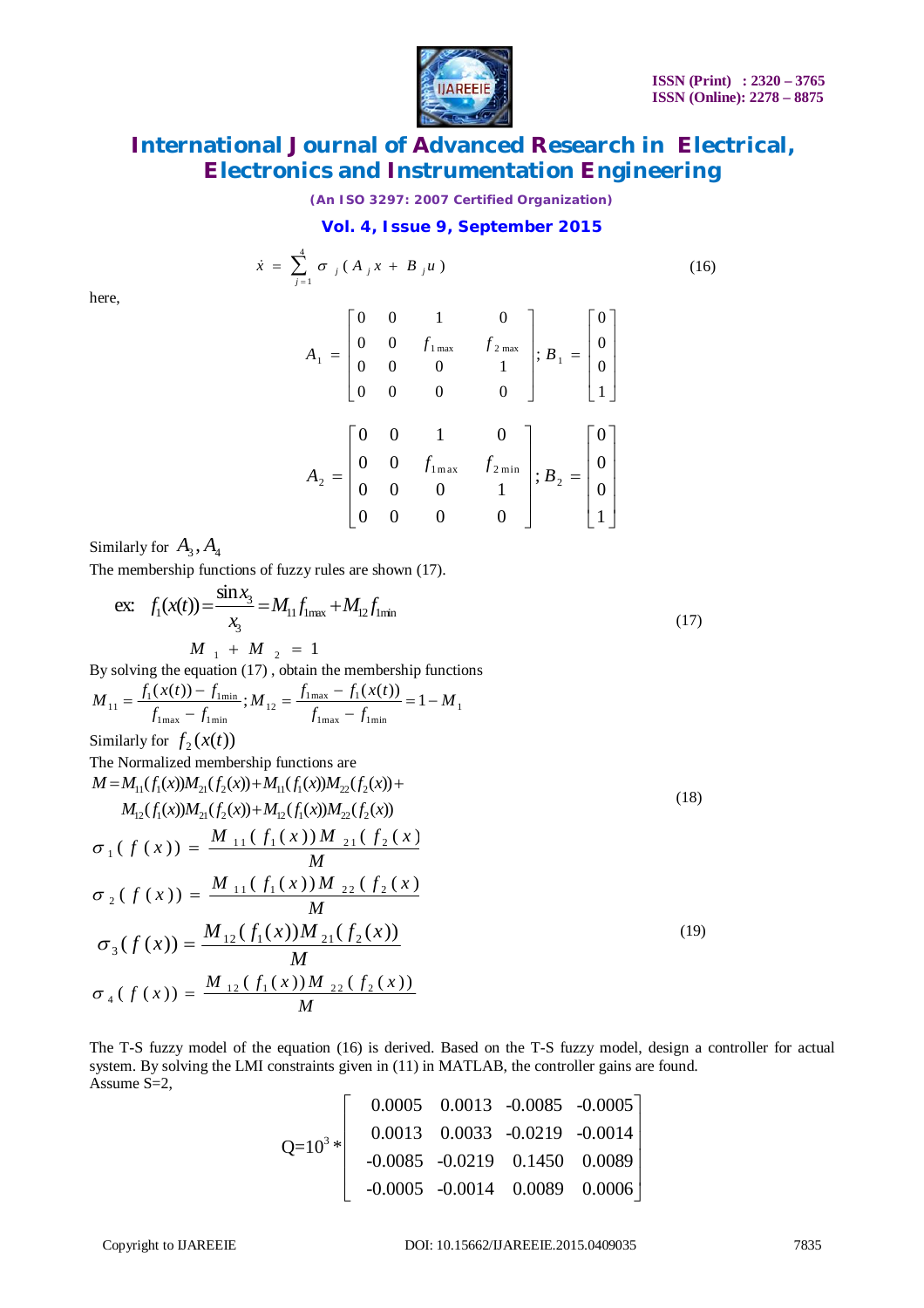(20)



# **International Journal of Advanced Research in Electrical, Electronics and Instrumentation Engineering**

*(An ISO 3297: 2007 Certified Organization)*

## **Vol. 4, Issue 9, September 2015**

|                |  | $0.0002$ $0.0004$ $-0.0023$ $-0.0001$ |
|----------------|--|---------------------------------------|
| $P = 10^{4} *$ |  | $0.0004$ $0.0010$ $-0.0057$ $-0.0003$ |
|                |  | $-0.0023$ $-0.0057$ 0.0368 0.0020     |
|                |  | $-0.0001$ $-0.0003$ $0.0020$ $0.0002$ |

 $K_1 = [-1.87 \quad -6.11 \quad 43.51 \quad 1.72]$  $K_2 = [-4.30 \t -14.49 \t 96.52 \t 3.76]$  $K_3 = [-4.37 \quad 14.73 \quad 98.05 \quad 3.82]$ *K*<sup>4</sup> =[-6.73 -22.86 149.5271 5.809]

Overall control signal is

$$
u(t) = -\sum_{j=1}^{4} \sigma_{j} K_{j} x(t)
$$
\n(21)

Simulation Results of Ball and Beam Systems Nonlinearity as a membership function :



Fig. 2 Simulation Results of Ball and Beam Systems for initial position 0.3m

The Figure 2 shows that the Simulation Results of Ball and Beam Systems for initial position 0.3meters and the settling time is 3.4 seconds (approx).In Figure 3, a small Disturbance in ball and beam system was added to check its robustness due to disturbance input. Figure 3 shows the response of ball and beam system with the initial angle of ball position taken as 0.3 meters and a disturbance of 10 N applied to the ball and beam for 2 sec. The Figure 3 shows that the system is robust to the disturbance and settling time is 5 seconds (approx).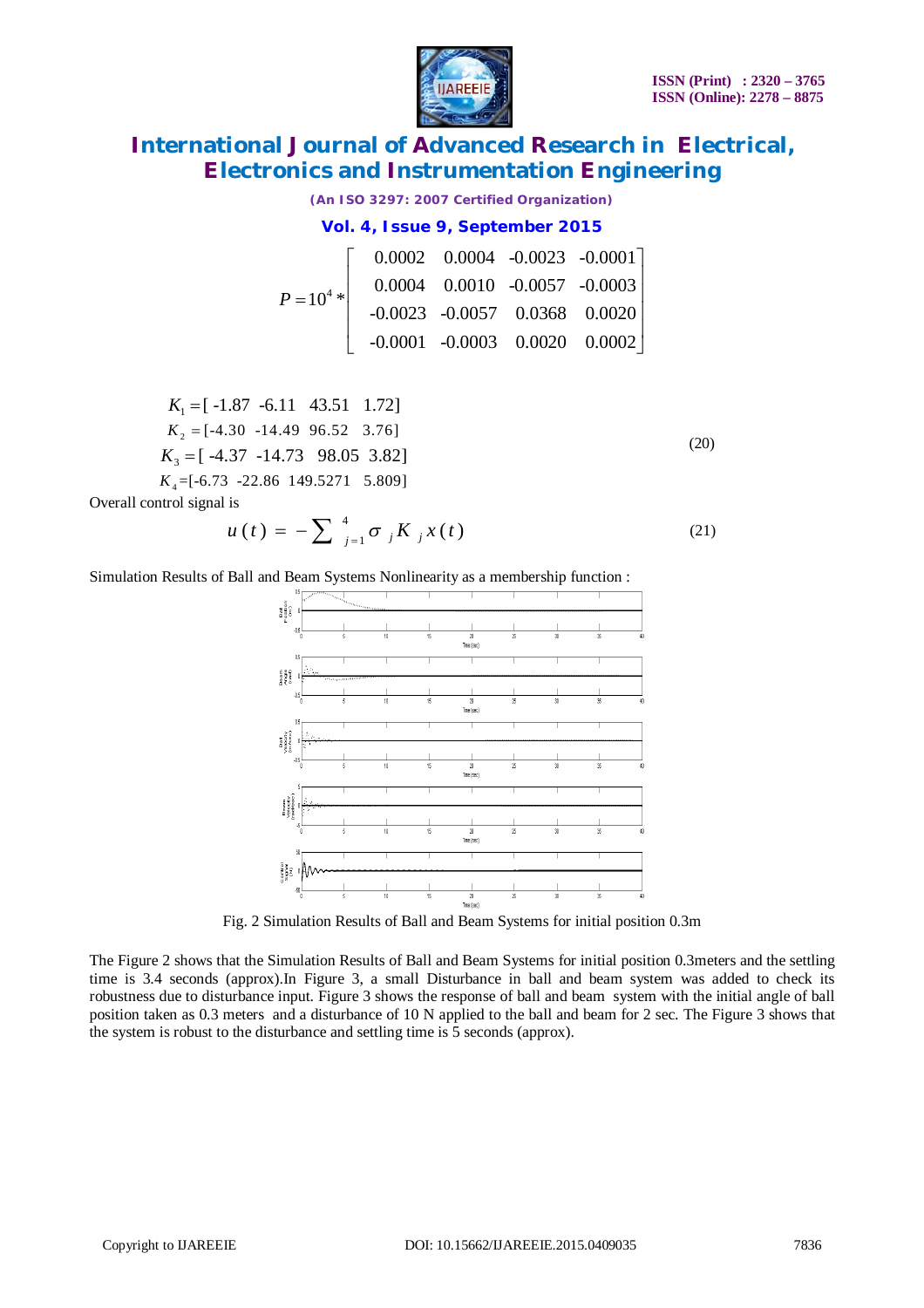

*(An ISO 3297: 2007 Certified Organization)*

## **Vol. 4, Issue 9, September 2015**



Fig. 3 Simulation Results of Ball and Beam Systems for initial position 0.3m with pulse disturbance of 10 N and width 2 sec applied after 15 sec.

#### **T-S Fuzzy Control With Gaussian Membership Function:**

The Ball and Beam system given by equation (13) can be represented as a T-S fuzzy model (22). Hence the T-S fuzzy model for Ball and Beam system can be given as follows:

$$
\dot{x} = \sum_{j=1}^{3} \sigma_{j} (A_{j} x + B_{j} u) \tag{22}
$$

At different operating points the linear models are

Rule 1: If  $x(t)$  is around (0,0,0,0) Then

$$
\begin{bmatrix} \dot{x}_1 \\ \dot{x}_2 \\ \dot{x}_3 \\ \dot{x}_4 \end{bmatrix} = \begin{bmatrix} 0 & 1.0 & 0 & 0 \\ 0 & 0 & -7.0073 & 0 \\ 0 & 0 & 0 & 1.0 \\ 0 & 0 & 0 & 0 \end{bmatrix} \begin{bmatrix} x_1 \\ x_2 \\ x_3 \\ x_4 \end{bmatrix} + \begin{bmatrix} 0 \\ 0 \\ 0 \\ 1 \end{bmatrix} u
$$

Rule 2: If  $x(t)$  is around (0.3,0,0,4,0.2) Then

$$
\begin{bmatrix} \dot{x}_1 \\ \dot{x}_2 \\ \dot{x}_3 \\ \dot{x}_4 \end{bmatrix} = \begin{bmatrix} 0 & 1.0 & 0 & 0 \\ -0.141 & 0 & -6.680 & -0.027 \\ 0 & 0 & 0 & 1.0 \\ 0 & 0 & 0 & 0 \end{bmatrix} \begin{bmatrix} x_1 \\ x_2 \\ x_3 \\ x_4 \end{bmatrix} + \begin{bmatrix} 0 \\ 0 \\ 0 \\ 1 \end{bmatrix} u
$$

similarly for ( 0.5, 0, 0.6, 0.4).

where the Gaussian membership functions for operating point  $(0.3,0,0.4,0.2).$ 

$$
\mu_2^1(x_2) = exp((-((0.3) - x_2)^2) / (2 * (0.2)^2))
$$
  
\n
$$
\mu_2^2(x_2) = exp((-((0.3) - x_2)^2) / (2 * (0.2)^2))
$$
  
\n
$$
\mu_2^3(x_2) = exp((-((0.4) - x_2)^2) / (2 * (0.2)^2))
$$
  
\n
$$
\mu_2^4(x_2) = exp((-((0.2) - x_2)^2) / (2 * (0.2)^2))
$$
  
\n
$$
\mu_2(x_2) = \mu_2^1(x_2) * \mu_2^2(x_2) * \mu_2^3(x_2) * \mu_2^4(x_2)
$$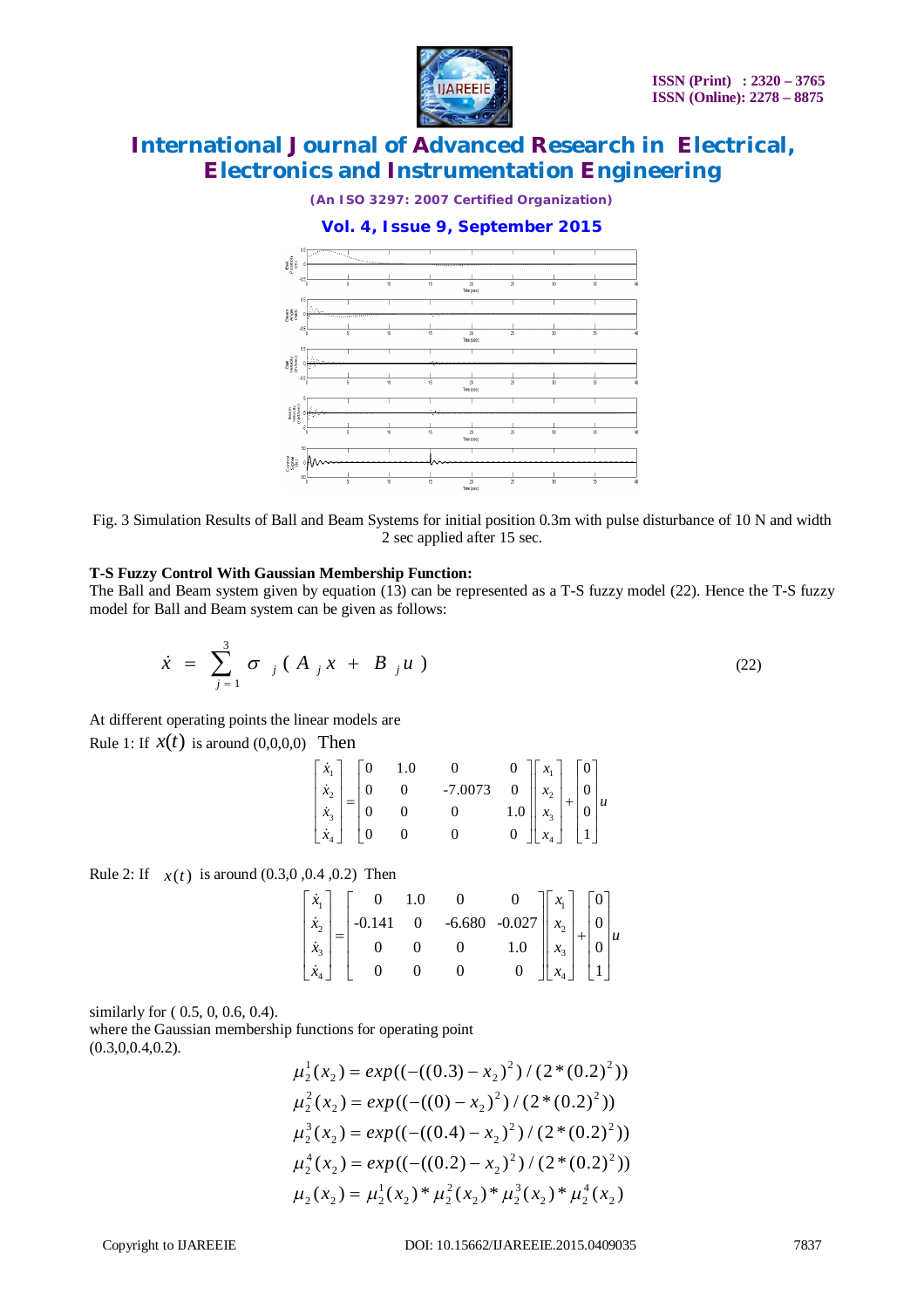

*(An ISO 3297: 2007 Certified Organization)*

### **Vol. 4, Issue 9, September 2015**

For similarly  $\mu_1$  and  $\mu_3$ .

the normalized member ship function is

 $\mu_1 = \frac{\mu_1(\lambda_2)}{\mu_1(\lambda_2)}$  $1^{(1)}2^{1}$   $\mu_2^{(2)}$   $\mu_3^{(3)}$  $(x_2)$  $(x_2) + \mu_2(x_2) + \mu_3(x_2)$ *x*  $x_2$ ) +  $\mu_2(x_2)$  +  $\mu_3(x_2)$  $\sigma_1 = \frac{\mu_1(x_2)}{\mu_1(x_2) + \mu_2(x_2) + \mu_3}$  $=$  $\frac{\mu_1(x_2)}{\mu_2(x_2) + \mu_3(x_2)}$ . Similarly for  $\sigma_2$  and  $\sigma_3$ .

The state space representation of the 4-th order model given by (13) and the T-S fuzzy model of the equation (22) is derived from equation (13). Based on the T-S fuzzy model, design a controller for actual system. By solving the LMI constraints given in (11) in MATLAB, the controller gains are found. Assume  $S = 2$ ,

|       | 3.4512                                        | 4.4033          | $-18.0213$ | $-3.6409$   |  |
|-------|-----------------------------------------------|-----------------|------------|-------------|--|
| $Q =$ | 4.4033                                        | 5.8064          | $-23.3553$ | $-4.7733$   |  |
|       | $-18.0213$                                    | $-23.3553$      | 97.2653    | 19.5145     |  |
|       | $-3.6409$                                     | $-4.7733$       | 19.5145    | 3.9758      |  |
|       | 1.3506                                        | 1.0701          | $-3.6998$  | $-0.7731$ ] |  |
|       | 1.0701                                        | 1.9888          | $-4.7402$  | $-1.2302$   |  |
|       | $-3.6998$                                     | $-4.7402$       | 20.8173    | 4.0254      |  |
|       | $-0.7731 -1.2302 -4.0254$                     |                 |            | 1.2116      |  |
|       | $K_1 = \begin{bmatrix} -7.5470 \end{bmatrix}$ | -8.9134 49.8414 |            | 8.9707]     |  |
|       | $K_2 =$ [-7.7507 -9.2919 50.7434              |                 |            | 9.2049]     |  |
|       | $K_3 =$ [-7.9005 -9.5705 51.4074              |                 |            | 9.3772]     |  |

Hence, the Control Signal is

$$
u(t) = -\sum_{j=1}^{3} \sigma_j K_j x(t)
$$

 $(23)$ 

Simulation Results of Ball and Beam Systems with Gaussian membership function:



Fig. 4 Simulation Results of Ball and Beam Systems for initial position 0.3m

The Figure 4 shows that the Simulation Results of Ball and Beam Systems for initial position 0.3meters and the settling time is 2.5 seconds (approx).In Figure 5 , a small Disturbance in ball and beam system was added to check its robustness due to disturbance input. Figure 5 shows the response of ball and beam system with the initial angle of ball